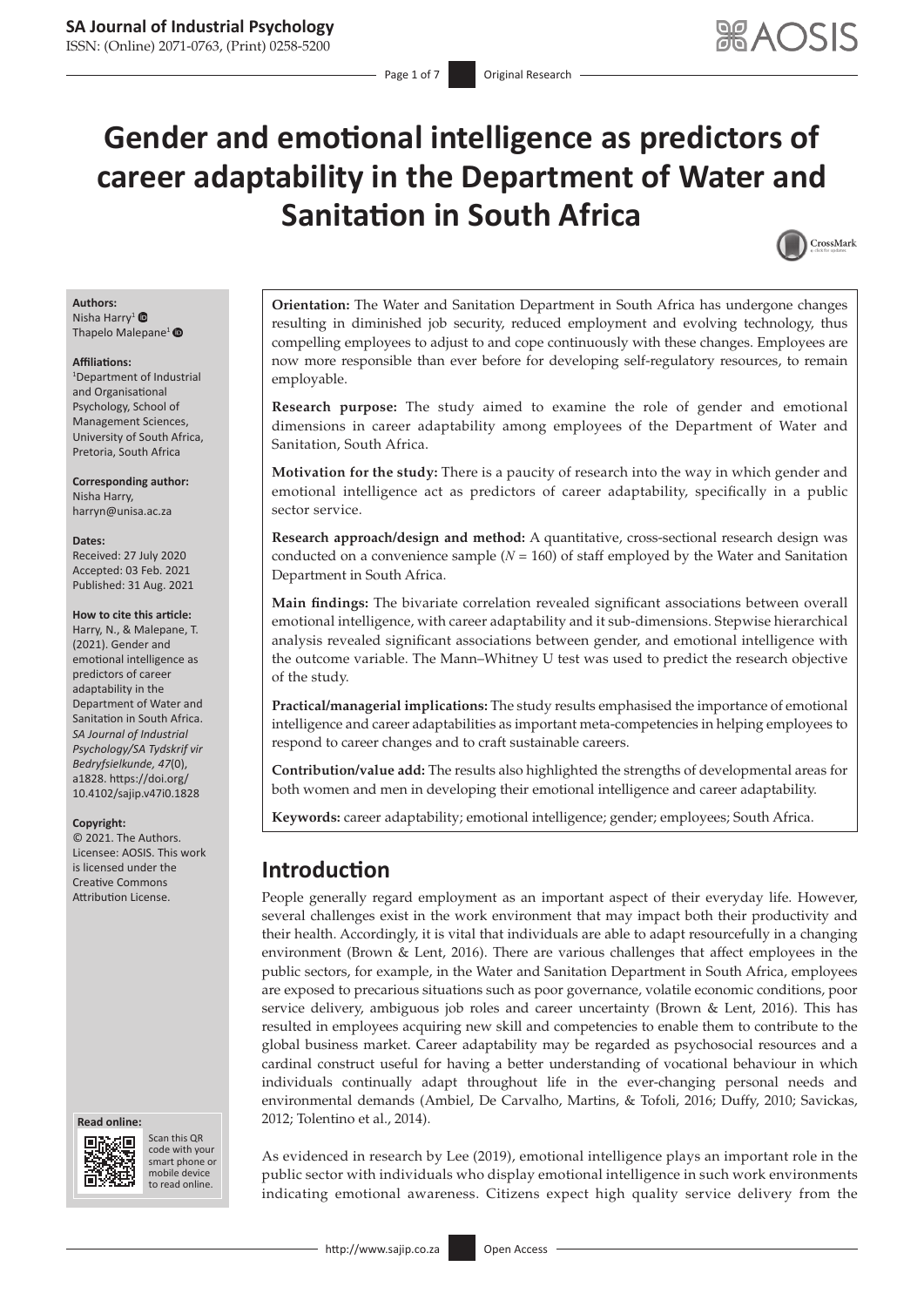public sector and emotionally intelligent leaders may ensure a rational outlook when it comes to decisionmaking (Lee, 2019).

There has been very little research conducted in the Water and Sanitation Department in South Africa regarding gender, emotional intelligence and career adaptability.

# **Literature review**

# **The relationship between career adaptability, emotional intelligence and gender**

The world is constantly undergoing change and, as a result, many employees are faced with several challenges, including diminished job security, reduced employment, evolving technology and pandemics (Ineson, Benke, & Laszlo, 2013). As evidenced in research, the psychological contract of predictability, stability and permanence has evolved into a contract that defines casual, flexible and continuous changes, the value of skills and competence and temporary work (Ferreira, 2012; Maree, 2013; Tolentino et al., 2014; Zacher, Ambiel, & Noronha, 2015).

Both globalisation and demographic change are becoming more diverse in organisations and, thus, it is imperative that employees are skilled to ensure they possess the knowledge required to enable them to contribute to an organisation's overall performance. Career adaptability is defined by Savickas (1997) as an individual having the readiness to cope with the predicable task of preparing for the adjustments, which are occasioned by changing work environments. Savickas and Porfeli (2012) have also linked career adaptability to professional duties, traumas, transitions and events with the majority of employees having to develop the strategies that are needed in order to cope and adapt. There are four global dimensions of career adaptability, namely (1) career concern, (2) career control, (3) career curiosity and (4) career confidence. These dimensions that are coined as adaptive readiness behaviour through the sub-dimensions of career concern, points to the plan fullness in relation to future careers, career control are feelings of self-determination, career curiosity, which amount to a degree of self-knowledge and career confidence, a significance of self-efficacy to deal with challenges and barriers (Savickas & Porfeli, 2012).

The working environment is characterised by unpredictable and uncertain careers. The human capital performance in the Water and Sanitation Department is a determining factor in the department's overall success during challenging economic times. It is incumbent on employees to adjust and cope with the ongoing changes taking place in the department. In the Water and Sanitation Department, employees have become more responsible more than ever before for their own careers and in ensuring that they develop the skills required to remain employable. Employees are expected to become more flexible, efficient and adaptable to high demands when pursuing careers (Maree, 2013; Tolentino et al., 2014; Zacher et al., 2015). Research has revealed that individuals will redefine themselves through internal selfregulatory mechanisms in an effort to adapt to changing contexts (Coetzee, Schreuder, & Tladinyane, 2014; De Guzman & Choi, 2013).

Various definitions of emotional intelligence refer to an individual's ability to be aware of, to control and to express emotions and to deal with interpersonal relationships in an empathetic way (Salovey & Mayer, 1990). Traditionally, many public sector employees tend to separate emotions from their work when it comes to decision-making (Salovey & Mayer, 1990, Schutte et al., 1998). Societal expectations of the public sector are tied to individuals' emotions because of their trust in public service employees to provide a service. Studies have revealed that emotional intelligence plays a crucial role in explaining employees' job-related success (Schutte et al., 1998; Wong & Law, 2002). Employees who possess the capability to understand and self-regulate their emotions and to motivate and empathise with others and who possess social skills may be more adaptable to their careers as compared with their counterparts (Schutte et al., 1998; Wong & Law, 2002).

Emotional intelligence comprises the following four dimensions, namely perception of emotion, managing own emotion, managing others' emotion and the utilisation of emotion (Schutte et al., 1998). The perception of emotion refers to the ability to recognise one's emotions or those of others, and any other stimuli in our environment. Managing own emotions refers to the ability to handle and control selfemotions whilst managing others' emotions is explained as the ability to handle and control the emotions of others. Finally, the utilisation of emotions is the ability to use emotions effectively (Schutte et al., 1998).

It may be stated that gender plays a role in the Water and Sanitation Department in South Africa. For many years career paths of women and men differ in the public sector. There is very little representation of women aspiring for leadership positions, this could be because of organisational factors and deeply embedded societal norms (Bangani & Vyas-Doorgapersad, 2020). In South Africa, the careers of women may be said to have been liberated after 1994 with the new labour legislation. The theoretical concepts of careers for woman and men in the public sector have proved to be socially constructed, in which women are traditionally marginalised and undervalued (Bimrose et al., 2014).

Research into the concepts of emotional intelligence and gender is based on social and emotional competence rather than on intellectual ability and personality (Fernández-Berrocal, Cabello, Castillo, & Extremera, 2012; Fischer, Kret, & Broekens, 2018; Fischer & Manstead, 2016). Empirical research point to woman being socialised differently as compared with men, as women tend to possess high empathy and are more aware of social responsibilities and interpersonal relationships as compared with men, who are portrayed as abstaining from expressing emotions, thus showing less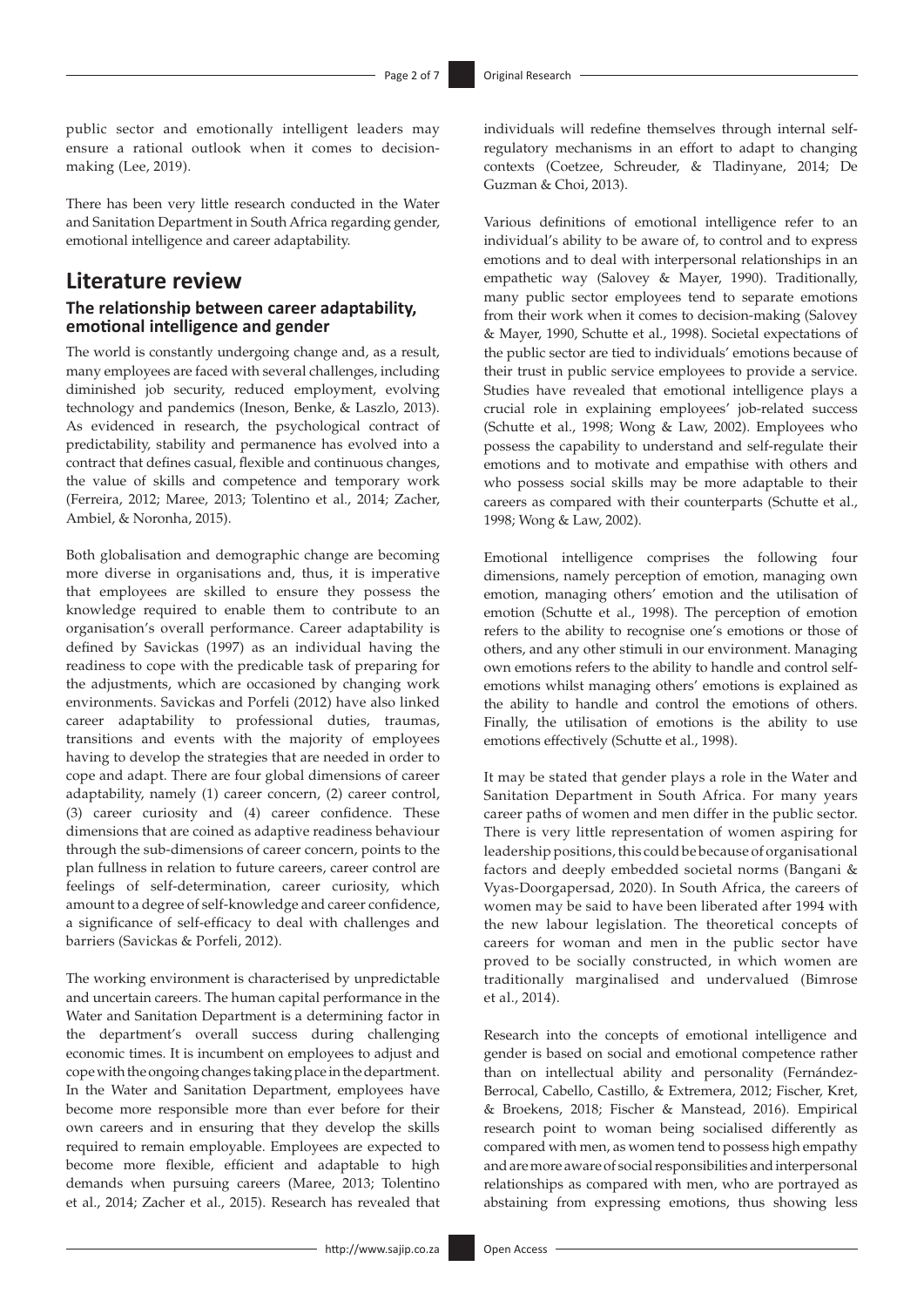emotions in a work environment (Fernández-Berrocal et al., 2012; Fischer et al., 2018; Fischer & Manstead, 2016).

Based on the review of relevant literature, it was expected that the gender and emotional intelligence of individuals would significantly predict their career adaptability.

### **Research design**

The research study involved a cross-sectional design that collected primary data using self-administered questionnaires. The internal consistency reliability was determined using Cronbach's alpha coefficients.

### **Research method**

### **Research participants**

The sample consisted of permanent employees  $(n = 160)$  in the Department of Water and Sanitation in South Africa, which consisted of 97 men and 63 women. Socio-demographic variables included race, gender, age, marital status, employment status, education level, job level and time in the current position.

### **Measuring instruments**

A biographical questionnaire that included race, gender age, marital status, employment status, education level, job level, time in the current position was administered. The Emotional Intelligence Scale, developed by Schutte et al. (1998), was used to assess emotional intelligence. The scale comprises 33 items with four dimensions, namely perception of emotion, managing own emotions, managing others' emotions and the utilisation of emotion. Example of the test items included 'I expect that I will do well at most things I try' and 'Emotions are one of the things that make my life worth living'. The measure has been used in various studies and reported to demonstrate adequate psychometric properties. The Emotional Intelligence (EI) scale shows evidence of a good internal consistency reliability of 0.87 and was strongly validated using the Trait Metal Mood Scale (Schutte et al., 1998). A Cronbach's alpha of 0.86 was obtained for the scale in this study.

Career adaptability was measured using the 55-item Career Adaptability Inventory developed by Savickas and Porfeli (2012). It consisted of four dimensions, namely career concern, career control, career curiosity and career confidence. Responses to the items in the scale are based on a 5-point Likert scale that includes strongly disagree (score 1) to strongly agree (score 5). This implies that the higher the score, the higher the level of career adaptability in the respondents. Examples of test items included 'Realising that today's choices shape my future' and 'I am concerned about my career'. Maggiori, Johnston, Krings, Masoudi and Rossier (2013) and Savickas (2011) earlier reported a Cronbach's alpha of 0.88 for the entire scale. In this study a Cronbach's alpha of 0.95 was used for the scale.

# **Research procedure and ethical considerations**

An electronic self-reported questionnaire was used to collect the requisite data from the participants. The research objectives were made known to both the management and the head of the Department of Water and Sanitation, South Africa. The researcher then sought for permission of the head of the Department of Water and Sanitation, South Africa to engage workers in a researcher exercise and this was granted. Their informed consent to participate in the study was sought directly from the employees of the department who were ensured that participation in the exercise was voluntary. The participants were given the opportunity to opt out of the exercise at will. The respondents were assured of the confidentiality of the information they provided and it was promised that this information would be used for research purposes only.

### **Statistical analysis**

IBM® SPSS® (25 version) software was used to analyse the data collected in the study. The biographical data of the respondents was analysed using descriptive statistics such as the mean, standard deviation, frequency distribution and percentages. The variables under study included gender, which was dichotomised into male and female (male coded 0 and female coded 1) and emotional intelligence (perception of emotion, managing own emotions, managing others' emotions and utilisation of emotion) and career adaptability (career concern, career control, career curiosity and career confidence). In order to achieve the research objective, the bivariate correlation as a preliminary analysis established the relationships between all relevant variables in the study. The hierarchical multiple regression was computed in order to determine the independent and joint contributions of the predictor variables in the criterion variables (career adaptability). Certain assumptions were considered before the use of hierarchical multiple regression as an appropriate statistic for the study. Firstly, we established the sample size based on the assumption that a minimum of 96 participants was considered adequate as a sample for five predictor variables in hierarchical multiple regression (Tabachnick & Fidell, 2001). Thus, the sample size in this study (160) exceeded the minimum of 96. Secondly, we ensured that the significant coefficients between the predictor variables and criterion variable (career adaptability) in the bivariate correlation were moderately related and not strongly correlated and this could have indicated singularity in relation to the predictor variables. All these steps were taken to affirm the appropriateness of the use of hierarchical multiple regression. All results were significant at either  $p < 0.05$  or 0.01.

### **Ethical considerations**

Institutional approval to conduct the study was obtained from the Department of Industrial and Organisational Psychology, University of South Africa. The authors declare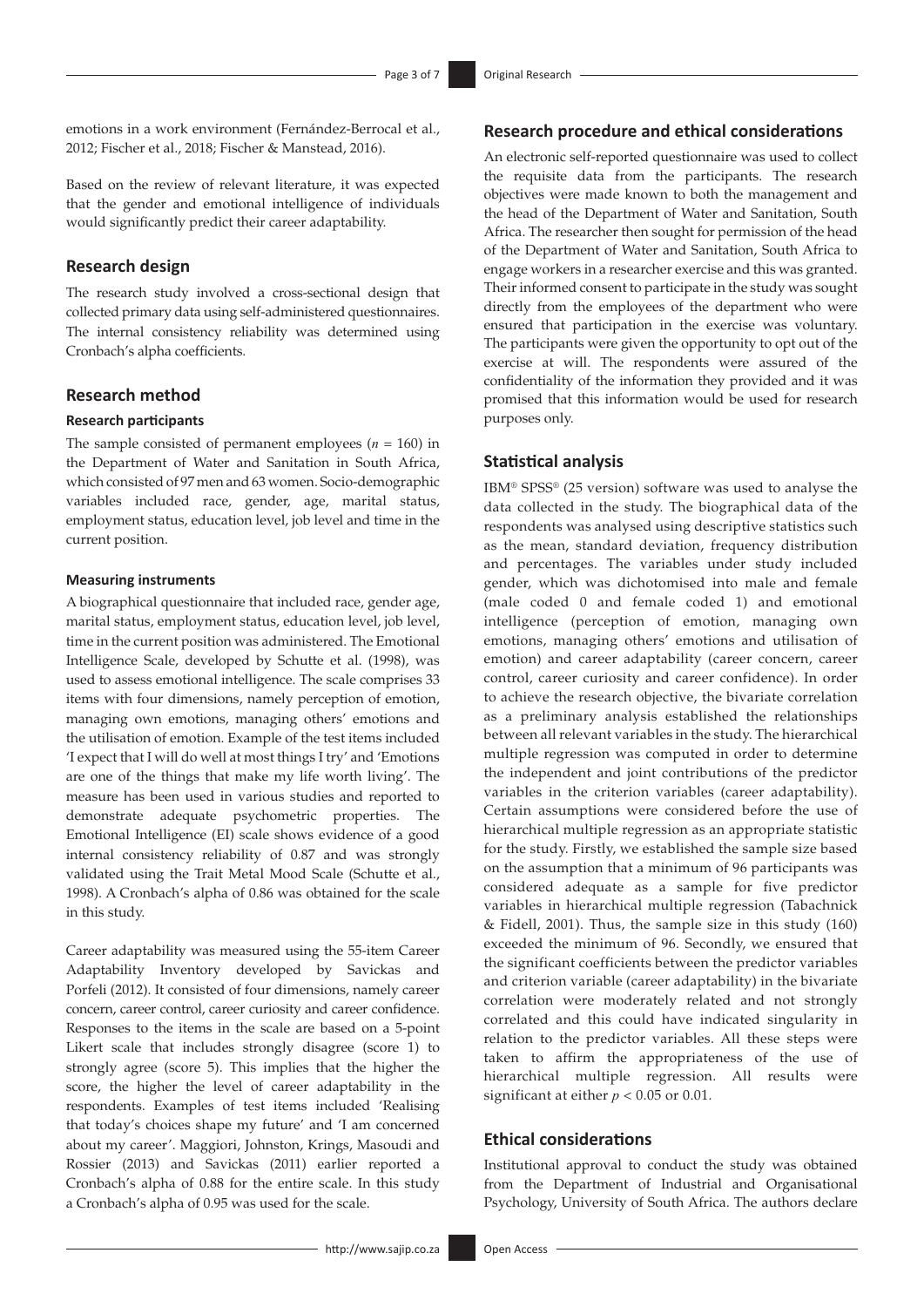that the study has been carried out strictly in accordance with the Policy for Research Ethics of the University of South Africa (UNISA). The authors took great care to ensure that the research was conducted with the highest integrity, taking into account UNISA's Policy for Infringement and Plagiarism. Ethical clearance number: 2018\_CEMS/IOP\_010.

# **Results**

### **Descriptive statistics and bivariate correlation results**

The mean, standard deviations, internal consistency reliabilities and bivariate correlations are reported in Table 1.

A composite Cronbach's alpha of emotional intelligence was at a coefficient of 0.86, which indicates the high internal reliability of the scale. The subscales were found to have 0.69 (perception of emotion), 0.50 (managing own emotion), 0.71 (managing others' emotion) and 0.67 (utilisation of emotion), respectively, suggesting moderate internal reliability for managing own emotions. According to Sekaran (2000), a coefficient that is less than 0.6 shows moderate reliability. The overall career adaptability scale was found to have a Cronbach's alpha coefficient of 0.95. The subscales were calculated as 0.88 (concern), 0.87 (control), 0.93 (curiosity) and 0.92 (confidence), respectively, thus suggesting a strong internal reliability coefficients.

The bivariate correlation results reveal that total emotional intelligence correlated significantly ( $r = 0.83$ ,  $p < 0.01$ ), with career adaptability ( $r = -0.28$ ,  $p < 0.01$ ). The sub-dimensions of emotional intelligence, namely managing own emotions  $(r = 0.58, p < 0.01)$ , correlated significantly with the subdimension of career adaptability career concern (*r* = 0.39,  $p$ <0.01), career control,  $(r = 0.32, p < 0.01)$ , career curiosity,  $(r = 0.35, p < 0.01)$ , career confidence  $(r = 0.24, p < 0.01)$  and managing others emotions with sub-dimension of career adaptability, career concern  $(r = 0.61, p < 0.01)$ , career control,  $(r = 0.62, p < 0.01)$ , career curiosity,  $(r = 0.54, p < 0.01)$ , career confidence( $r = 0.53$ ,  $p < 0.01$ ), utilisation of emotions

with sub-dimension of career adaptability, career concern (*r* = 0.33, *p* < 0.01), career control, (*r* = 0.38, *p* < 0.01), career curiosity,  $(r = 0.35, p < 0.01)$ , career confidence  $(r = 0.36,$  $p < 0.01$ ),

### **Regression analysis**

In order to assess whether individuals' gender and emotional intelligence positively and significantly predicted their career adaptability, five stepwise regression models were performed (see Table 2).

In order to achieve the study's objective, we computed a five-model hierarchical multiple regression using career adaptability as an outcome variable and gender alongside the four dimensions of emotional intelligence as predictors. The results are presented in Table 2, which revealed a significant negative association with career adaptability and contributed to the regression model F  $(1, 158) = 13.51$ ,  $p$ <0.01 by accounting for 8% of the variation in career adaptability. In the second model, perception of emotion was added and the result indicated a positive association with career adaptability and contributed to the regression model F (2, 157) = 18.60, *p* < 0.01, with an increase of 9% of the variation in career adaptability. Managing own emotion was included in the third model with the result showing a positive association with career adaptability and contributing significantly to the regression model F (3, 156) = 31.24, *p* < 0.01, which led to an increase of 18% in the variance of career adaptability. With the addition of managing others' emotion in fourth model, the result showed a positive association with career adaptability and contributed slightly to the regression model F (4, 155) = 25.12, *p* < 0.01, which led to an increase of 2% in the variance of career adaptability. Utilisation of emotion was added to the fifth model but showed no significant association but jointly predicted the regression model F  $(1, 154) = 20.02, p < 0.01$ , at a 0% variance of career adaptability. Although all the predictor variables jointly predicted career adaptability at 39%, managing own emotion accounted for 18% of this prediction, followed by perception of emotion (11%), then gender (8%) and

| <b>TABLE 1:</b> Bivariate correlations, mean and standard deviations between all variables $(N = 160)$ . |  |  |  |  |  |  |  |  |  |
|----------------------------------------------------------------------------------------------------------|--|--|--|--|--|--|--|--|--|
|----------------------------------------------------------------------------------------------------------|--|--|--|--|--|--|--|--|--|

| Variable                      |           | 2                        | 3                        | 4                        | 5                        | 6                        |                          | 8                        | 9                        |
|-------------------------------|-----------|--------------------------|--------------------------|--------------------------|--------------------------|--------------------------|--------------------------|--------------------------|--------------------------|
| <b>Emotional intelligence</b> | $0.83**$  | $\overline{\phantom{a}}$ | $\overline{\phantom{a}}$ | $\overline{\phantom{a}}$ | $\overline{\phantom{a}}$ | $\overline{\phantom{a}}$ | $\overline{\phantom{a}}$ | $\overline{\phantom{a}}$ | $\overline{\phantom{a}}$ |
| Perception of emotion         | 0.00      |                          | $\overline{\phantom{a}}$ |                          | $\overline{\phantom{a}}$ |                          | $\overline{\phantom{a}}$ |                          |                          |
| Managing own emotions         | $-0.11$   | $0.58**$                 | $\overline{\phantom{a}}$ | $\overline{\phantom{a}}$ | $\overline{\phantom{a}}$ | $\overline{\phantom{a}}$ | $\overline{\phantom{a}}$ | $\overline{\phantom{a}}$ | $\overline{\phantom{a}}$ |
| Managing others' emotion      | $-0.14$   | $0.47**$                 | $0.46**$                 | $\overline{\phantom{a}}$ | $\overline{\phantom{a}}$ | ۰.                       | $\overline{\phantom{a}}$ | ۰                        | $\overline{\phantom{a}}$ |
| Utilisation of emotion        | $-0.16*$  | $0.51**$                 | $0.64**$                 | $0.68**$                 | $\overline{\phantom{a}}$ |                          | $\overline{\phantom{0}}$ |                          | $\overline{\phantom{a}}$ |
| Career adaptability           | $-0.28**$ | $0.34**$                 | $0.57**$                 | $0.40**$                 | $0.46**$                 |                          | $\overline{\phantom{0}}$ |                          | $\overline{\phantom{0}}$ |
| CA-Concern                    | $0.57**$  | $0.39**$                 | $0.61**$                 | $0.33**$                 | $0.58**$                 | $0.76**$                 | $\overline{\phantom{a}}$ |                          | $\overline{\phantom{a}}$ |
| CA-Control                    | $0.53**$  | $0.32**$                 | $0.62**$                 | $0.38**$                 | $0.46**$                 | $0.90**$                 | $0.74**$                 | $\overline{\phantom{0}}$ | -                        |
| <b>CA-Curiosity</b>           | $0.50**$  | $0.35**$                 | $0.54**$                 | $0.35**$                 | $0.41**$                 | $0.96**$                 | $0.67**$                 | $0.84**$                 | $\overline{\phantom{a}}$ |
| CA-confidence                 | $0.43**$  | $0.24**$                 | $0.53**$                 | $0.36**$                 | $0.33**$                 | $0.95**$                 | $0.63**$                 | $0.85**$                 | $0.91**$                 |
| M                             | 0.39      | 36.29                    | 34.13                    | 30.95                    | 23.82                    | 199.75                   | 199.74                   | 41.15                    | 40.70                    |
| SD                            | 0.49      | 5.19                     | 3.88                     | 4.12                     | 3.20                     | 35.98                    | 41.15                    | 40.70                    | 39.92                    |
| α                             | 0.86      | 0.69                     | 0.50                     | 0.67                     | 0.95                     | 0.88                     | 0.87                     | 0.93                     | 0.92                     |

\*, *p* ≤ 0.05 statistically significant; \*\*, *p* ≤ 0.01, statistically significant; \*\*\*, *p* ≤ 0.001, statistically significant.

M, mean; SD, standard deviation; CA, career adaptability; α, Cronbach's Alpha.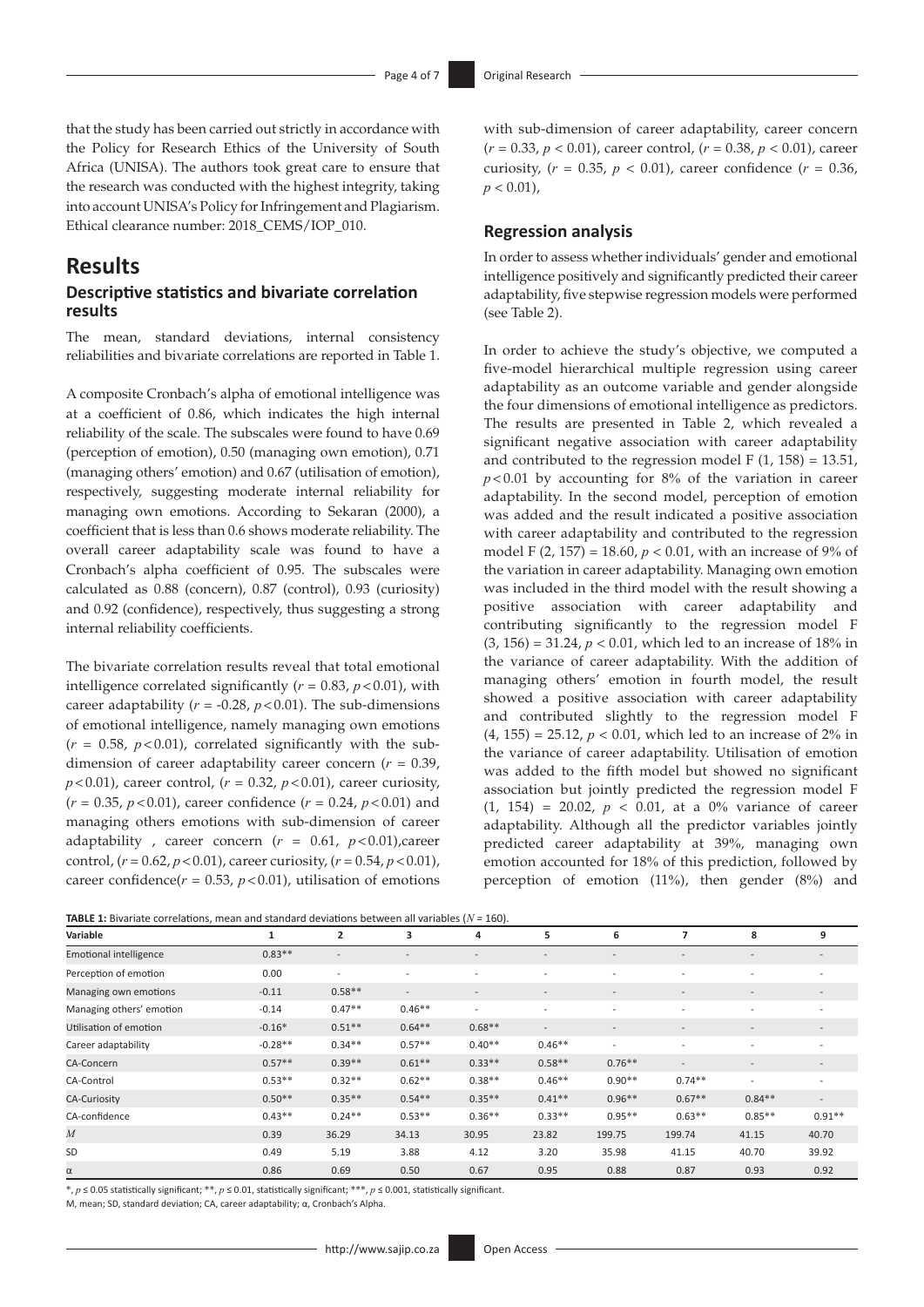**TABLE 2:** Five-model hierarchical multiple regression analysis of gender and emotional intelligence dimensions predicting career adaptability (*N* = 160).

| Variable                   | Model 1                  |                          |                          | Model 2                  |            | Model 3                  |                          | Model 4                  |                          |                          | Model 5                  |                          |                          |            |                          |
|----------------------------|--------------------------|--------------------------|--------------------------|--------------------------|------------|--------------------------|--------------------------|--------------------------|--------------------------|--------------------------|--------------------------|--------------------------|--------------------------|------------|--------------------------|
|                            | В                        | <b>SEB</b>               | β                        | B                        | <b>SEB</b> | β                        | в                        | <b>SEB</b>               | β                        | B                        | <b>SEB</b>               | β                        | В                        | <b>SEB</b> | β                        |
| Gender                     | $-20.61$                 | 5.61                     | $-0.28**$                | $-20.66$                 | 5.27       | $-0.28**$                | $-16.17$                 | 4.69                     | $-0.22**$                | $-14.87$                 | 4.68                     | $-0.20**$                | $-14.71$                 | 4.71       | $-0.20**$                |
| Perception of<br>emotion   | $\overline{\phantom{0}}$ | $\overline{\phantom{0}}$ | $\overline{\phantom{a}}$ | 2.33                     | 0.50       | $0.34**$                 | 0.17                     | $\overline{\phantom{a}}$ |                          | $-0.18$                  | 0.56                     | $-0.03$                  | $-0.20$                  | 0.56       | $-0.03$                  |
| Own emotion                | $\overline{a}$           |                          |                          |                          |            | $\overline{\phantom{a}}$ | 4.94                     | $\overline{\phantom{a}}$ | 0.02                     | 4.55                     | $\overline{\phantom{a}}$ | $\overline{\phantom{a}}$ | 4.41                     | 0.82       | $0.48**$                 |
| Others' emotion            | $\overline{\phantom{a}}$ |                          |                          |                          |            | $\overline{a}$           | $\overline{\phantom{a}}$ | 0.54                     | $0.53**$                 | 1.39                     | 0.74                     | $0.49**$                 | 1.23                     | 0.77       | 0.14                     |
| Utilisation, of<br>emotion |                          |                          |                          |                          |            |                          |                          | 0.73                     |                          | $\overline{a}$           | 0.65                     | $0.16*$                  | 0.45                     | 1.12       | 0.04                     |
| R                          | $\overline{\phantom{a}}$ | 0.28                     | $\overline{\phantom{0}}$ | $\overline{\phantom{a}}$ | 0.44       | $\overline{a}$           | $\overline{\phantom{a}}$ | 0.61                     |                          | $\overline{\phantom{a}}$ | 0.63                     |                          | $\overline{\phantom{a}}$ | 0.63       | $\overline{\phantom{a}}$ |
| $R^2$                      | $\overline{\phantom{a}}$ | 0.08                     | $\overline{\phantom{a}}$ | $\sim$                   | 0.19       | $\overline{\phantom{a}}$ | $\overline{\phantom{a}}$ | 0.37                     | $\overline{\phantom{0}}$ | $\overline{\phantom{a}}$ | 0.39                     | <b>1</b>                 | $\overline{\phantom{a}}$ | 0.39       | $\overline{\phantom{a}}$ |
| Adj $R^2$                  | $\overline{\phantom{a}}$ | 0.07                     | $\overline{\phantom{a}}$ | $\overline{\phantom{a}}$ | 0.18       | $\overline{a}$           | $\overline{\phantom{a}}$ | 0.36                     |                          | $\overline{\phantom{a}}$ | 0.38                     | $\overline{a}$           | $\overline{\phantom{a}}$ | 0.37       | $\overline{\phantom{a}}$ |
| $R^2$ change $(\%)$        | $\overline{\phantom{a}}$ | 0.08                     | $\overline{\phantom{a}}$ | $\sim$                   | 0.11       | $\overline{a}$           | $\overline{\phantom{a}}$ | 0.18                     |                          | $\overline{\phantom{a}}$ | 0.02                     | <b>1</b>                 | $\overline{\phantom{a}}$ | 0.00       | $\overline{\phantom{a}}$ |
| F                          | $\overline{\phantom{a}}$ | $13.51**$                |                          | $\overline{\phantom{a}}$ | $18.60**$  | $\overline{a}$           | $\overline{\phantom{a}}$ | $31.24**$                |                          | $\overline{\phantom{a}}$ | $25.12**$                | $\overline{a}$           | $\overline{\phantom{a}}$ | $20.02**$  | $\overline{\phantom{a}}$ |
| $F$ change                 | $\overline{\phantom{a}}$ | $13.51**$                |                          | $\overline{\phantom{a}}$ | $21.91**$  |                          | $\overline{\phantom{a}}$ | 45.87**                  |                          | $\overline{\phantom{a}}$ | $4.61*$                  | ÷                        | $\overline{\phantom{a}}$ | 0.16       | $\overline{\phantom{a}}$ |

Note: Standardised beta (β) weights are reported for the final step in each model. Criterion variable – Career adaptability.

B, unstandardised coefficient; SEB, standard error of the computed value of B; β, standardised coefficient; *R*, correlation between the observed value and the predicted value of career adaptability;  $R^2$ , square of  $R$ ; F, ratio of the mean regression; Adj  $R^2$ , adjusted  $R^2$ .

\*, *p* ≤ 0.05 statistically significant; \*\*, *p* ≤ 0.01, statistically significant; \*\*\*, *p* ≤ 0.001, statistically significant.

**TABLE 3:** Results of Mann–Whitney U test showing significant mean differences between women and men regarding career adaptability.

| <b>Variables</b>  | Mann-<br>Whitney U |          | $\boldsymbol{p}$ | Mean (SD)<br>Women <sup>+</sup> | Mean (SD)<br>Ment |  |
|-------------------|--------------------|----------|------------------|---------------------------------|-------------------|--|
| Career concern    | 2388,000           | $-2.330$ | 0.019            | 69.900                          | 87.380            |  |
| Career control    | 2656,000           | $-1.400$ | 0.162            | 74.160                          | 84.620            |  |
| Career curiosity  | 2012.000           | $-3.660$ | 0.000            | 63.940                          | 91.260            |  |
| Career confidence | 1516.000           | $-5.390$ | 0.000            | 56.060                          | 96.370            |  |
|                   |                    |          |                  |                                 |                   |  |

SD, standard deviation.

†, Women: *n* = 63; ‡, Men: *n* = 97.

\*, *p* ≤ 0.05 statistically significant; \*\*, *p* ≤ 0.01 – statistically significant; \*\*\*, *p* ≤ 0.001 statistically significant.

managing others' emotion (2%). There was, however, nothing significant in the direct contribution of utilisation of emotions.

### **Test for significant mean difference: Gender**

A Mann–Whitney U test (depicted in Table 3) indicated the significant mean difference between men and women.

The Mann–Whitney U test was applied to test whether there were differences in the dimensions of career adaptability between male and female workers. Specifically, the career concern scores for male workers (mean rank = 87.38) and female workers (mean rank =  $69.90$ ) were statistically different with *U* = 2388.00, *Z* = -2.33, *p* = 0.019 (< 0.05). The career control scores for male workers (mean rank = 84.62) and female workers (mean rank = 74.16) were not statistically different with  $U = 2656.00$ ,  $Z = -1.40$ ,  $p = 0.162$  (> 0.05) whilst the career curiosity scores for male workers (mean rank =  $91.26$ ) and female workers (mean rank =  $63.94$ ) were statistically different with  $U = 2012.00$ ,  $Z = -3.66$ ,  $p = 0.000$ (< 0.01). The career confidence scores for male workers (mean rank =  $96.37$ ) and female workers (mean rank =  $56.06$ ) were statistically different with  $U=1516.00$ ,  $Z = -5.39$ ,  $p=0.000$  (< 0.01).

# **Discussion**

The aim of the study was to explore whether gender and emotional intelligence positively predicted career adaptability amongst employees of the Department of Water and Sanitation in South Africa. The findings revealed that all the predictor variables jointly explained the career adaptability and gender of the employees. The joint contribution accounted substantially for 39% in explaining the career adaptability amongst the employees with managing own emotions recording the highest score in relation to the contribution. This finding suggests that gender and the three dimensions of emotional dimensions, namely managing own emotions, perceptions of emotions and managing other emotions, are relevant to a large extent in explaining career-related coping behaviour. Various research studies have proved that emotional intelligence endows individuals with a higher adaptive functioning than may otherwise have been the case (Celik & Storme, 2017; Coetzee & Harry, 2014; Ismail, 2017; Udayar, Fiori, Thalmayer, & Rossier, 2018) with emotional intelligence being regarded as a psychological resource on which employees may rely on in times of career uncertainty. Research has proved that emotional intelligence is important as a factor of the general adaptive readiness in which individuals rely in order to mobilise the career adaptability resources that may lead to adaptive functioning (Cizel, 2018; Parmentier, Prirsoul, & Nils, 2019).

Managing own emotions predicted career adaptability to a greater extent than the other sub-dimensions of emotional intelligence, which implies that individuals in the Water and Sanitation Department possess the ability and the readiness to respond to change. However, research has shown that general emotional intelligence alone is not sufficient to achieve success in life as both career adaptability and managing own emotions are self-regulatory strategies that serve as important psychosocial resources in both personal and environment interaction (Le, Hamzah, & Omar, 2019; Savickas & Porfeli, 2012).

The results also revealed a significant negative relationship between gender and the emotional intelligence sub-dimension of utilising emotions. The literature highlights the popular belief that men and woman interpret emotions in different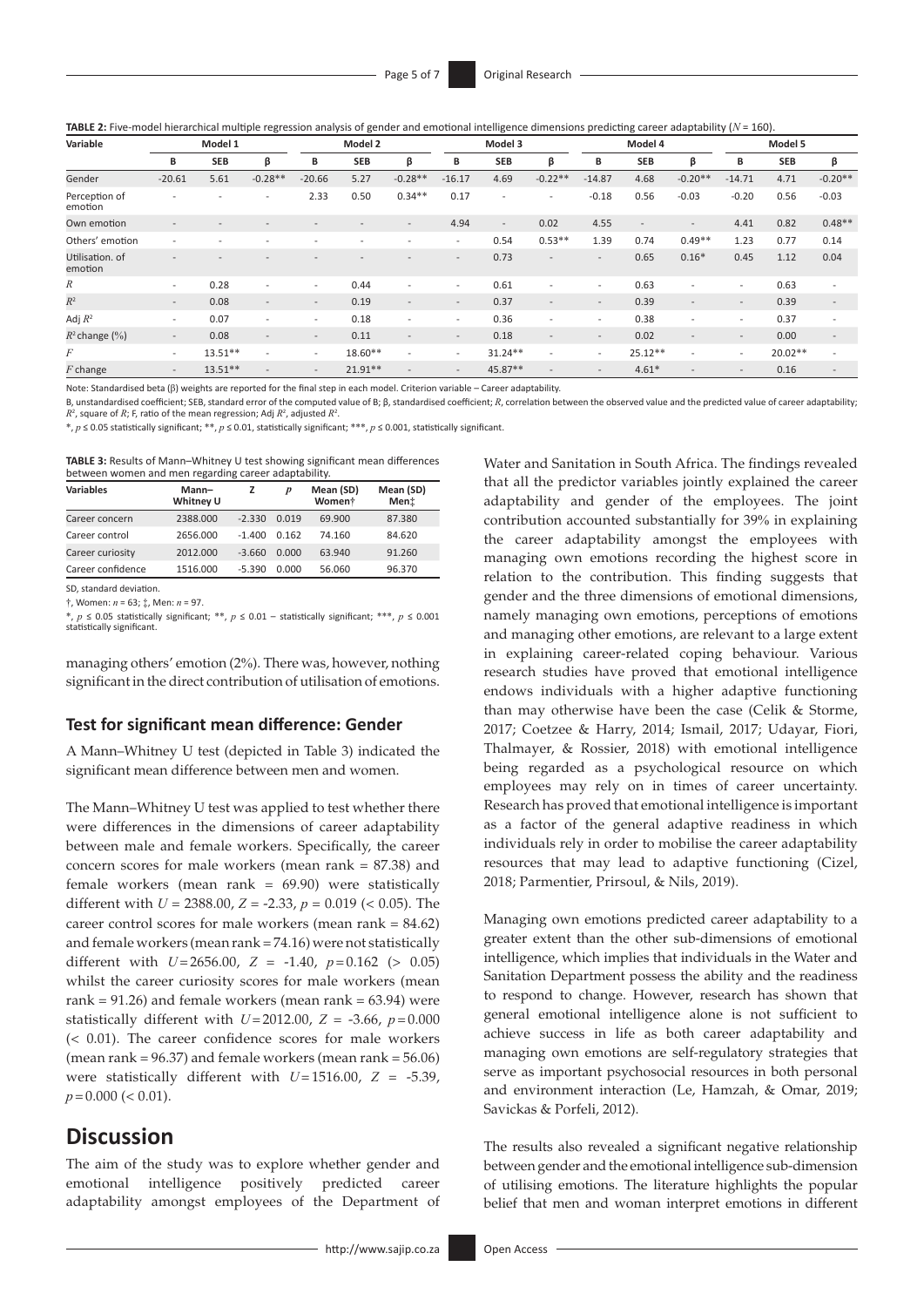ways with woman being more adept interpersonally than men whereas men are more optimistic and self-confident in terms of utilising their emotions (Ahmadi, 2015; Nikoopour & Esfandiari, 2017). Socialisation between men and women is different with personality characteristics explaining why woman are more empathetic and socially responsible in interpersonal relationships as compared with men. In relation to the utilisation of emotions, woman tend to be more expressive and assertive whereas men tend to control their feelings and, in most instances, they refrain from expressing their emotions (Ahmadi, 2015; Nikoopour & Esfandiari, 2017).

Independently, a significant negative association was found between gender and career adaptability which implies that women (lower mean scores as compared with men) found it more difficult to use adaptive strategies in their work roles compared with men. Adaptation to new opportunities involves motivation and goals that are guided by both inner needs and external opportunities in order to reinforce the aspirations which, as revealed in the research, appeared to be lacking amongst the women in the Water and Sanitation Department in South Africa (Han & Rojewski, 2015; Osittuyo, 2018; Savickas & Porfeli, 2012; Tolentino et al., 2014). The development of metacompetencies has become a crucial coping mechanism, especially in a world of unpredictability on an emotional level. Research has highlighted that individuals rely on emotional intelligence and career adaptabilities in order to respond to career changes (Di Fabio & Saklofske, 2014; Savickas, 1997, 2005).

# **Conclusion**

Based on the study's findings, it was concluded that male employees who possess the abilities to be aware, use and manage their emotions and those of others are more adaptable in their careers. In the light of the paucity of research on gender in the African context, it may be said that this study has contributed to the existing body of knowledge on emotional intelligence as a predictor of employees' career adaptability and gender differences. Both emotional intelligence and career adaptability are important metacompetencies that foster the adaptive behaviour that facilitates adaptation to career challenges and promotes individual wellness (Parmentier et al., 2019). These constructs are regarded as malleable competencies that may be learned through training, which may result in empirically driven work interventions.

# **Limitations and directions for future**

The study focused primarily on employees in the Water and Sanitation Department in South Africa. The sample comprised mainly of permanently employed public service employees. The constructs of the study used self-reports. There may have been bias because of the common methods variance. Although the study was cross-sectional, it was not possible to ascertain the causal direction between the variables. The replication of the study in other work contexts

<http://www.sajip.co.za> Open Access

is needed if the study's findings are to be generalised. Nevertheless, notwithstanding these limitations, the study highlighted the importance of taking into account emotional intelligence in the career developmental processes in the future. Future research should be conducted to investigate the role of emotion in career development whilst the study of the emotional manifestations regarded as self-regulatory resources may enhance an individual's use of their metacompetencies in responding to career-related tasks.

# **Acknowledgements**

# **Competing interests**

The authors declare that they have no financial or personal relationships that may have inappropriately influenced them in the writing of this article.

### **Authors' contributions**

N.H. was responsible for the literature review, manuscript preparation and review of the final manuscript. T.M. was responsible for data collection, the statistical analysis and interpretation of the results.

### **Funding information**

This research received no specific grant from any funding agency in the public, commercial or not-for-profit sectors.

#### **Data availability**

The authors confirm that the data supporting the findings of this study are available within the article.

### **Disclaimer**

The views and opinions expressed in this article are those of the authors and do not necessarily reflect the official policy or position of any affiliated agency of the authors.

# **References**

- Ahmadi, A.S. (2015). Gender differences in emotional content of EFL written narratives. *Journal of Language Teaching and Research, 6*(3), 619. [https://doi.](https://doi.org/10.17507/jltr.0603.19) [org/10.17507/jltr.0603.19](https://doi.org/10.17507/jltr.0603.19)
- Ambiel, R.A.M., De Carvalho, L.F., Martins, G.H., & Tofoli, L. (2016). Comparing the adaptabilities of Brazilian adolescent students and adult workers. *Journal of Vocational Behaviour, 94*, 20–27. <https://doi.org/10.1016/j.jvb.2016.02.005>
- Bangani, A., & Vyas-Doorgapersad, S. (2020). The implementation of gender equality within the South African public service (1994–2019). *Africa's Public Service Delivery & Performance Review, 8*(1), a353.<https://doi.org/10.4102/apsdpr.v8i1.353>
- Bimrose, J., Watson, M., McMahon, M., Haasler, S., Tomassini, M., & Suzanne, P.A. (2014). The problem with women? Challenges posed by gender for career guidance practice. *International Journal for Educational and Vocational Guidance, 14*(1), 77–88.<https://psycnet.apa.org/doi/10.1007/s10775-013-9256-9>
- Brown, S.D., & Lent, R. (2016). Vocational psychology: Agency, equity and well-being. *Annual Review of Psychology, 67*(1), 541–565. [https://doi.org/10.1146/annurev](https://doi.org/10.1146/annurev-psych-122414-033237)[psych-122414-033237](https://doi.org/10.1146/annurev-psych-122414-033237)
- Celik, P., & Storme, M. (2017). Trait emotional intelligence predicts academic satisfaction through career adaptability. *Journal of Career Assessment, 26*(4), 666–677.<https://doi.org/10.1177/1069072717723290>
- Cizel, R. (2018). Gender and emotional intelligence as predictors of tourism faculty students' career adaptability. *Advances in Hospitality and Tourism Research (AHTR), 6*(2), 188–204.<https://doi.org/10.30519/ahtr.431014>
- Coetzee, M., & Harry, N. (2014). Emotional intelligence as a predictor of employees' career adaptability. *Journal of Vocational Behavior, 84*(1), 90–97. [https://doi.](https://doi.org/10.1016/j.jvb.2013.09.001) [org/10.1016/j.jvb.2013.09.001](https://doi.org/10.1016/j.jvb.2013.09.001)